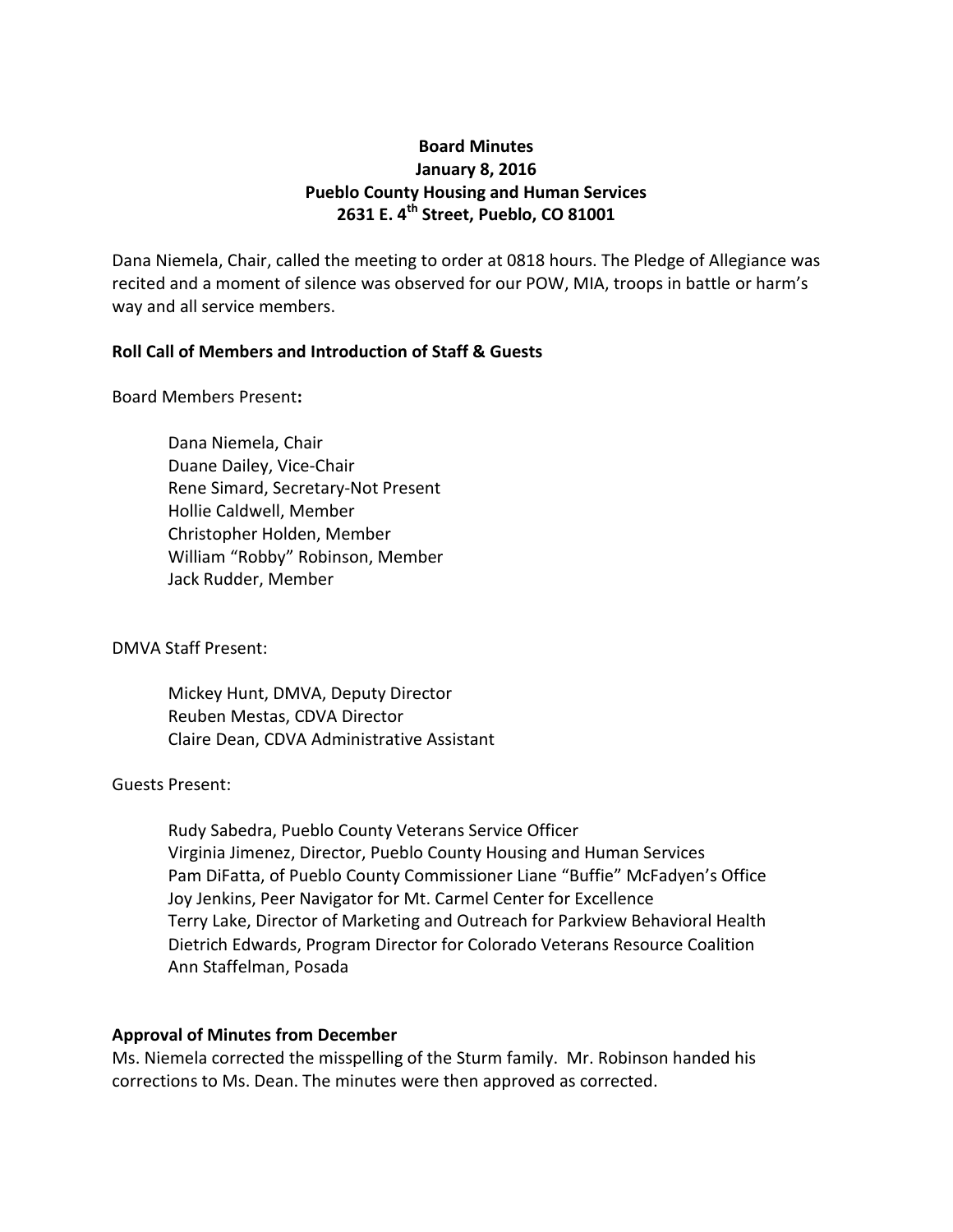Jack Rudder: Alamosa did not have a homeless Stand-down this year. An interim position is available for Clinic Physician. Dave Duvall has been hired on as the PA for the clinic. No issues with the Choice Card have been reported.

Duane Dailey: The holiday season was very difficult for many of Mr. Dailey's veterans. Mr. Mestas was asked to clarify why VES scheduled a veteran for identical exams at the Golden clinic and Fort Collins clinic only months apart.

Robbie Robinson: Mr. Robinson would like Dick Young with ESGR to brief the Board.

Hollie Caldwell: Ms. Caldwell will tour Catholic Charities in Fort Collins and Comitis sometime in February.

Chris Holden: Mr. Holden met with the 4<sup>th</sup> Infantry Commanding General to explain what CBVA does and has planned a tour of the Peterson Air Force Base transition activities in February which is different from Transition University at Fort Carson. Mr. Holden proposed that the Board meet in Colorado Springs in July or August. Heidi Ainsworth, President of the National Veterans Village Alliance in Colorado Springs, which focuses on homeless veterans, offered to take Mr. Holden on a tour of the facilities.

Dana Niemela: Ms. Niemela recently visited the Rocky Mountain Hyperbaric Institute facility located in Louisville, CO. Though not proven to the satisfaction of the VA, the hyperbaric oxygen treatment is showing signs of effectiveness for traumatic brain injury ailments. Many patients have shown decreased anxiety, a decrease in the use of medication and the elimination of tinnitus. The cost, which includes treatment, housing and food, is \$5,280 per veteran. Through private funding and donations the Institute will cover the costs of those veterans who incurred their brain injuries while serving in Iraq or Afghanistan.

Dietrich Edwards: The Colorado Veterans Resource Coalition provides services, such as transitional housing, to veterans who are in substance abuse treatment programs.

Rudy Sabedra: Mr. Sabedra, along with Chuck Clamon and Renee Franklin, assist 3,000 active cases out of the 15,351 veterans in the Pueblo area, with the main demographic being Vietnam veterans. Pueblo County Housing and Human Services Director, Virginia Jimenez, is very supportive of everything that Veterans Services does. Awards are logged into a database with the yearly goal of reaching over \$3mil. The  $17<sup>th</sup>$  annual Pueblo Homeless Stand-down provided 58 homeless veterans with winter gear. Mr. Sabedra thanked the Board for their support of various grant approvals. There are 50 verified homeless veterans in Pueblo, up from 20 last year. Ms. Niemela asked if there were any additional requests for service. Many of the veterans who meet with Mr. Sabedra also ask about health services and access to healthcare providers. The vagueness of VA requested exam letters was discussed. Mr. Robinson wondered why the homeless in Fort Lyons had attended the Pueblo Homeless Stand-down when they have their own program. Ms. Caldwell asked if grant reporting requirements were difficult in which Mr. Sabedra replied that it was very easy.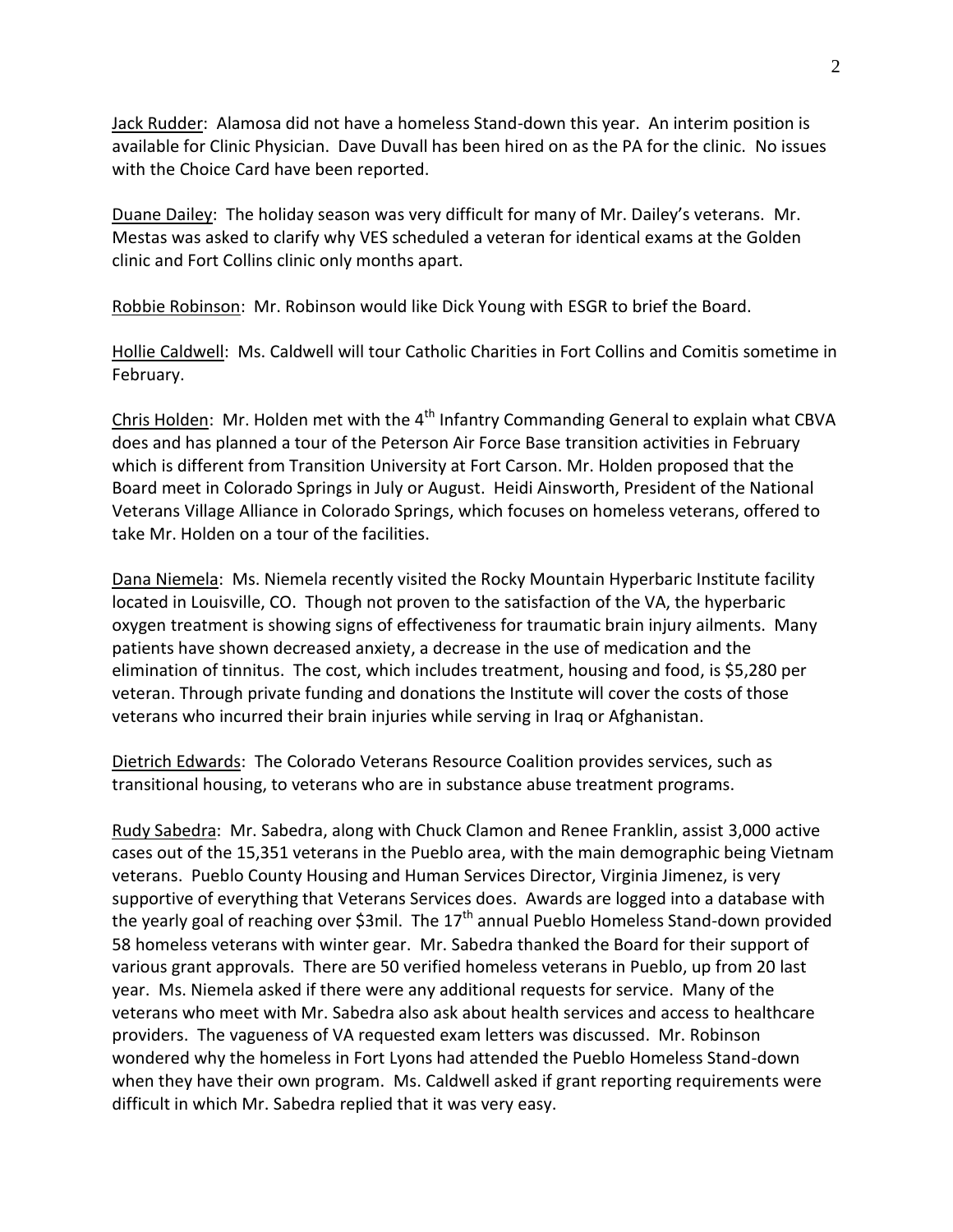Terry Lake: Parkview Medical Center is a regional provider for treatment for behavioral health, chemical dependency, psychiatric and senior cognitive disorders. The facility has 65 in-patient beds. Having adopted the Hazelden-based model for evidence-based practices, the facility provides daily programs in place to deal with behavioral issues. They assist both veterans and active duty and provide free and confidential assessments. Parkview Medical Center will hold an open-house on January 23.

Ann Staffelman: The population of Pueblo is growing due to the legalization of marijuana. Many veterans come from other states with portable vouchers. The discharge status of our homeless veteran population is an issue, since a quarter of them have a dishonorable discharge.

Joy Jenkins: Ms. Jenkins described the Mt. Carmel Center for Excellence as a veteran one-stop which will be open to the public February 1. Mr. Edwards stated that it's important for counties to support one another and work together to help the veteran. Ms. DiFatta added that while she works in the center of town, she gives out bus passes and refers veterans to Mr. Sabedra and Posada. There is no housing available to female veterans at Parkview Medical Center.

## *Let the record show that here the Board recessed at 9:55am, and resumed to labor at 10am.*

Mickey Hunt: Mr. Hunt toured permanent, supportive housing for homeless veterans located near 26th and Federal Blvd. That type of housing may not be compatible with State Veteran Living Centers like Fitzsimmons. Mr. Hunt will work with DOLA to acquire more suitable land. Both Ms. Niemela and Mr. Hunt toured the new Stout Street clinic that provides dentistry for both veterans and children. Medicaid now covers certain dental procedures up to \$1,000. Providers Clearing House, who works closely with the Volunteers of America, provide rents and vouchers for home furnishings.

Ben Mestas: Service Officer candidate Jake Porter accepted a counter offer with DAV. Another candidate is waiting to pass a background check. Mr. Mestas requested \$5,000 from the Veterans Trust Fund for training of the new Cemetery Director, Joanne Iglesias. It was so moved. Mr. Robinson spoke very highly of former Director Dick Gigliotti and has confidence in Joanne's ability to fill the position. Motion to transfer \$5,000 from the VTF for training was unanimously carried. Mr. Dailey asked how the State Service Officer position was advertised.

Robby Robinson: Former Board member Kathleen Dunemn is chairing the State Veterans Community Living Center Commission. The Commission mainly reviews reports, but more meetings will be held at actual homes. The February meeting will be held at Fitzsimmons.

Dana Niemela on behalf of Greg Dorman: January 29 is Military Appreciation Day at the State Capitol.